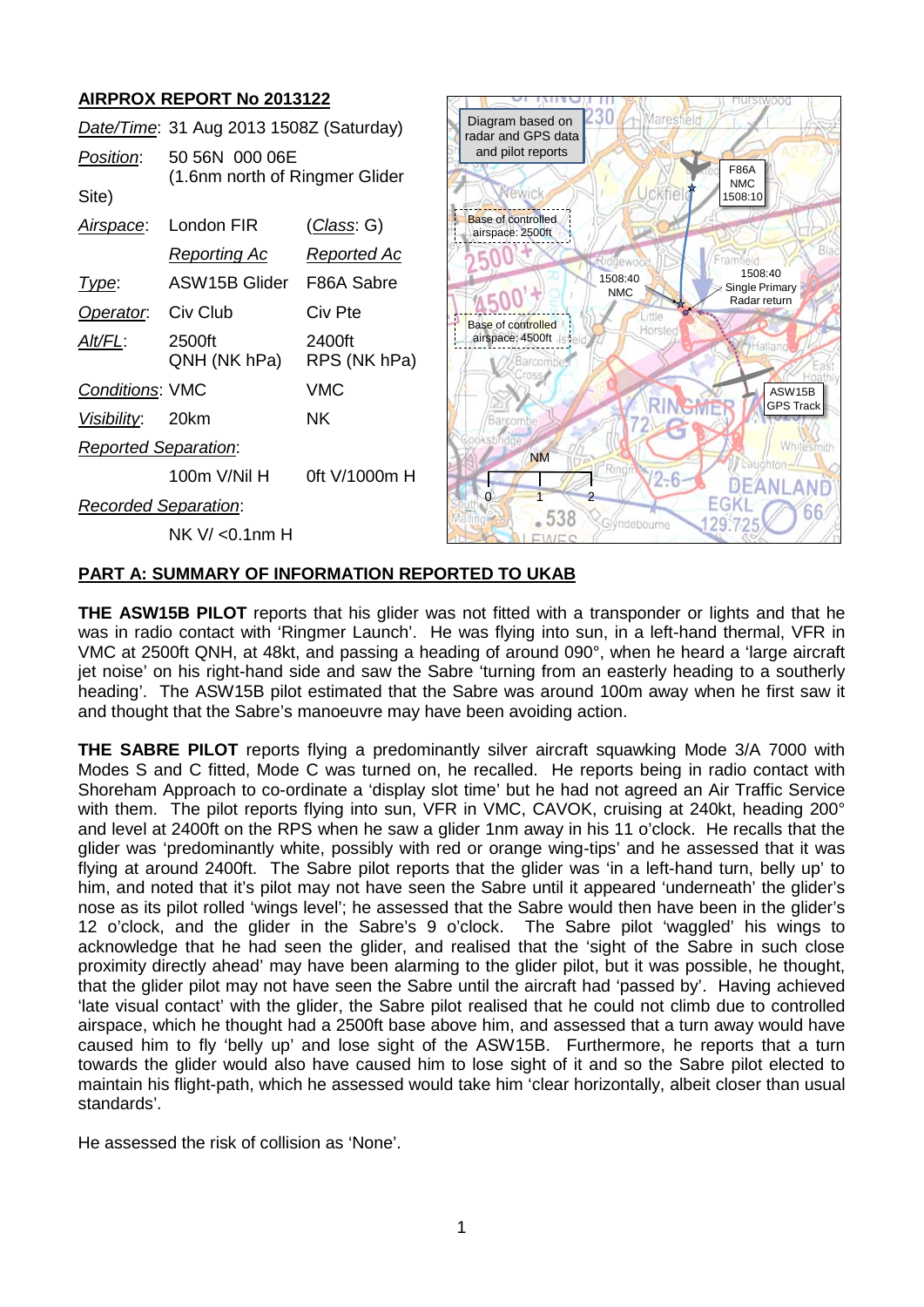## **Factual Background**

The Gatwick weather at 1650 and 1720 was reported as:

METAR EGKK 311650Z 35006KT 300V040 CAVOK 20/05 Q1026 METAR EGKK 311720Z 33008KT 300V010 CAVOK 20/05 Q1026

LARS<sup>[1](#page-1-0)</sup> is provided in the area of the Airprox by Farnborough Radar (East) on 123.225MHz. Shoreham ATC is not equipped to offer Air Traffic radar services.

The F86 pilot was subject to a CAA Permission pursuant to Rule 21(Speed limitations), paragraph 3, of the RoA, which permitted him to fly at a speed that, according to the airspeed indicator, was more than 250kt, and below FL100, in so far as was necessary for the purposes of display practice, display flying training and transit. The permission was granted subject to several conditions, which included:

'(c) the said flights shall only be made in weather conditions which enable the aircraft to remain at least 3 kilometres horizontally and 1000 feet vertically away from cloud and in a flight visibility of at least 10 kilometres;

(d) on the said flights the aircraft shall not fly unless it is using a radar service, except when it is flying within an Aerodrome Traffic Zone (ATZ) …'

### **Analysis and Investigation**

## **CAA ATSI**

CAA ATSI reviewed the surveillance recording, RTF, pilots' reports and glider log for this flight, which occurred in Class G, uncontrolled airspace, 1.6nm north of Ringmer glider site. Analysis of an amalgamation of radar and GPS data suggests the Airprox occurred at 1508:39 as the ASK15B was in a left turn with the Sabre 0.09nm north of it. The GPS recorded level of the glider was 2634ft (datum undetermined) and no Mode C was detected from the Sabre. Three seconds later, the ASK15B had rolled-out onto a brief south-southeasterly track, having climbed approximately 50ft, and the Sabre was now 0.18nm south of the glider. The Sabre's ground speed as indicated on Mode S via the Gatwick 10cm radar was between 270kt and 296kt.

The ASK15B was not in receipt of an Air Traffic Service. The Sabre had been in communication with Shoreham ATC (non-surveillance) at 1505 to enquire about a slot time for the air display but no Air Traffic Service was provided. The next communication between Shoreham and the Sabre was at 1510.

#### **UKAB Secretariat**

Both pilots had the responsibility to avoid each other<sup>[2](#page-1-1)</sup>. Given that the ASK15B was in a thermalling turn, it could be assessed that the aircraft were either converging or that the Sabre was overtaking the glider; in both cases the Sabre was required to give way to the glider<sup>[3](#page-1-2)[4](#page-1-3)</sup>.

#### **Summary**

The Airprox occurred in Class G, uncontrolled airspace between an ASK15B glider, which was in a left-hand thermalling turn at around 2500ft amsl and an F86A Sabre, which was flying on a southerly heading at 2400ft on the RPS. Neither pilot was in receipt of an Air Traffic Service.

<span id="page-1-2"></span>

<span id="page-1-1"></span><span id="page-1-0"></span><sup>1</sup> Lower Airspace Radar Service<br>
2 Rules of the Air 2007, Rule 8, Avoiding aerial collisions<br>
2007, Rule 9, Converging<br>
2 Rules of the Air 2007, Rule 11, Overtaking

<span id="page-1-3"></span>